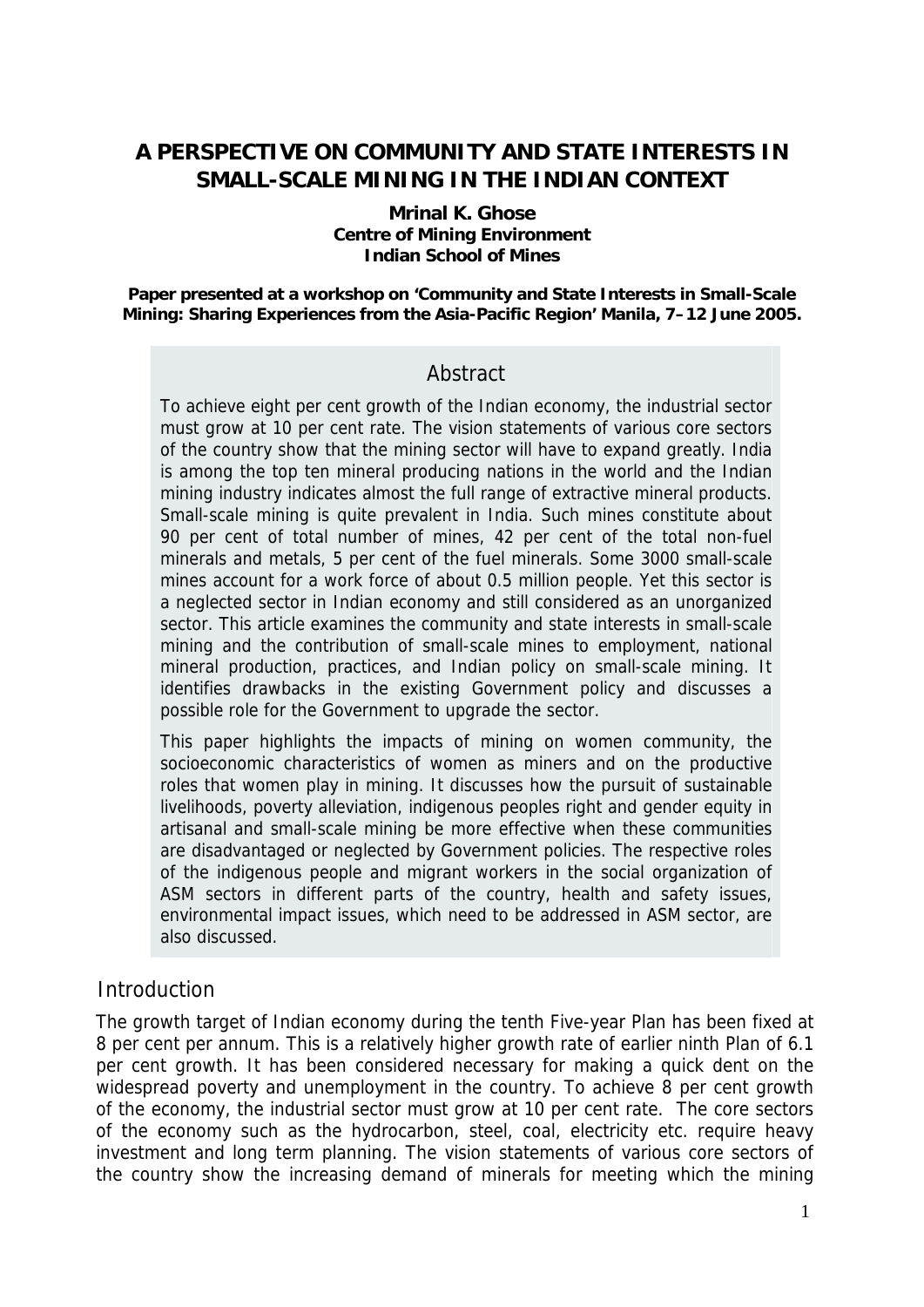sector of the country will have to expand greatly. The Indian mining industry indicates almost the full range of extractive and mineral products, including iron ore, coal, lignite, base and precious metals, building materials and gemstones. Operations range from small-scale mining through to some of the largest mining operations in the world. India is among the top ten mineral producing nations in the world, and its economy extent, depends upon the revenues accrued from minerals output (Ghose 1986)

In the post-independence period, growth in the mining sector has been mainly in small and medium mining units, barring some public sector mines (Rudra, 2002). Mining and quarrying enterprises of industrial minerals and construction material on a small-scale, i.e. producing relatively smaller quantities of mineral and employing relatively fewer persons, may be termed as small mines. The maximum production capacity of 50,000 tonnes per annum has been accepted as the criterion to define Indian small-scale mines (Ghose 2003a). It is recognized that small-scale mining can make a significant contribution to development, which has been one of the principal motives for a persistent interest in the sector (Noetstaller 1994). The socioeconomic significance of small-scale mining operations is often overlooked. As opposed to largescale mining, requirements of small mines in terms of minimum reserves, implementation time, and initial investments are small; skills and infrastructure requirements are moderate; and employment per unit output is high (Argall 1978). While small minimum reserve requirements together with short construction period are an advantage in any economic environment, it is the combination of moderate capital and infrastructure requirements with the general use of labor that is of particular relevance in less developed economies (Ghose 2002). It is the specific pattern of the factors of production that makes small-scale mining an attractive option for developing countries like India.

Women in Indian mining are indeed a nontraditional activity, and consequently there is a tendency to conceal the fact that women constitute an important segment of the work force. The socioeconomic characteristics of women as miners and the productive roles that these women play in mining tend to be overlooked. Mining is commonly seen as a 'masculine' industries and it is commonly believed that Indian women play an insignificant role in it. In view of recent economic changes in industries, there is a need to review women's involvement in the industry and revaluation of the prospects of women miners and their work in the mines need to be examined. The objective of this article is to examine the community and state interests in small-scale mining, to identify further initiatives and opportunities for socioeconomic development, and to evaluate the potential contribution of the sector to employment, national mineral production, practices, and Indian policy on small-scale mining.

#### Women miners in India

Women are involved in mining in three different ways – those who are working in the extractive process, those who are involved as workers in sorting and crushing of the preparation of minerals, and those who are working as clerks, peon's secretaries, nurses etc. However, it is crucial to examine women as miners in the context of these women workers. . It is an area where women are usually disadvantage in mining as the contextual framework, which allows overtime and place in a very heterogeneous field (Chakrabarty 1989). Whereas it is true that women miners are indeed hidden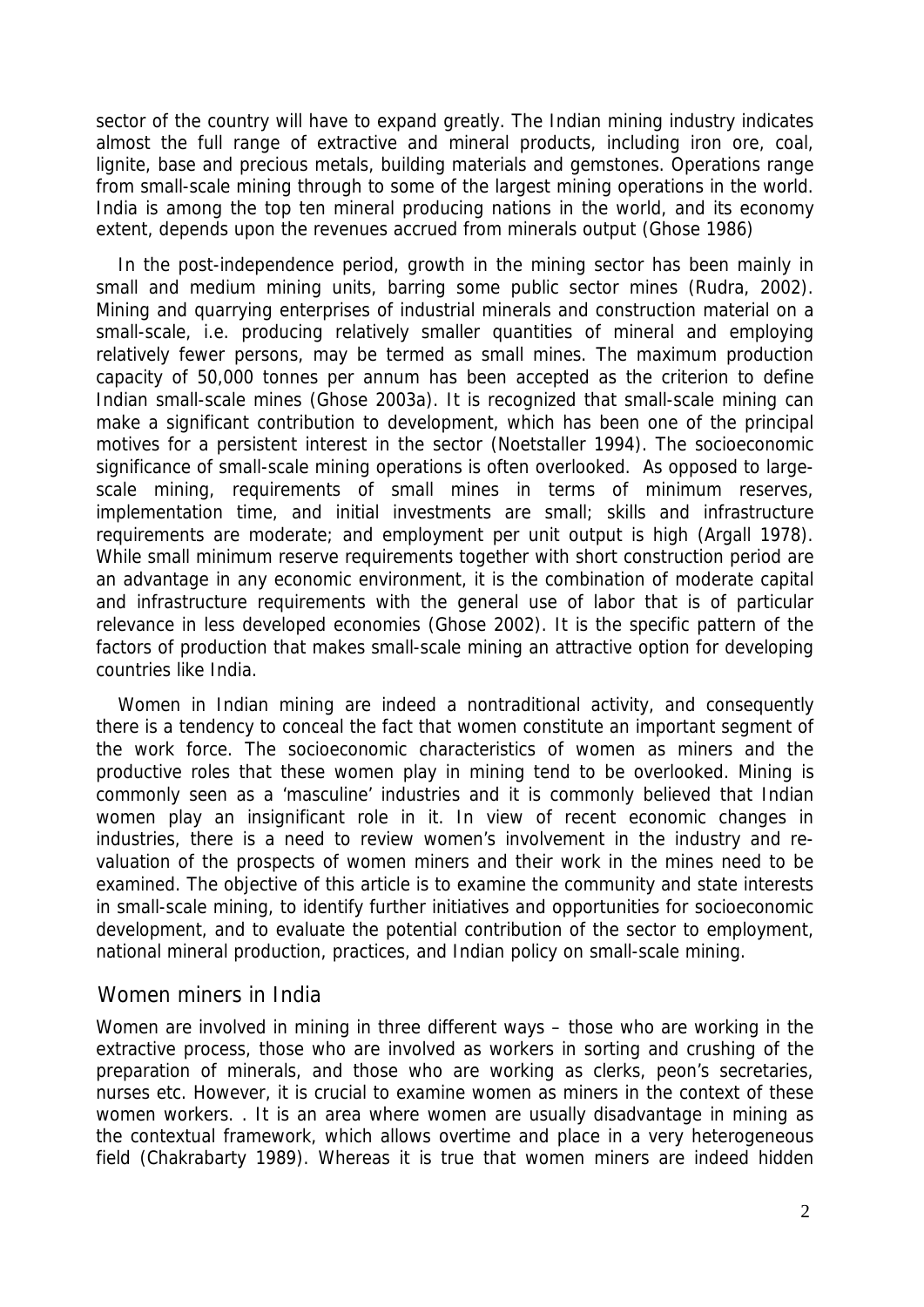from history and any attempt is made to recover the needs to conceptualize them within the problematic of mining history. In many instances the low profile of women miners takes on a particular quality due to contrasting high public profile of male miners.

The early mines were generally small. They were also generally family worked operations. It was in the context that most women became miners. In many instances the family work unit divided between mining and agriculture. Even in this context mining is considered to be dirty and dirty physical labor for all concerned. What is true, however, is that industrialization of mining operations changed the nature of women's work and ultimately and forces them out of directly being miners. During the 19th century in the gold mines of Mysore in India, women used to work in underground mines. But in most of the mines this practice was being phased out. Even today in many countries, there is a reluctance to allow women to work in underground mines and they are not even allowed as visitors. In Japan, women worked alongside men underground from the 1890s to 1928. They were then barred from working in mines belonging to major companies, but not in medium or small sized mines. In 1930 there were still over 44,000 women mineworkers and this ban was completely imposed in 1946. Similarly in India, women worked in underground and opencast mines and during 1920 they accounted for 37 percent of the total workforce. Regulations to restrict female mine workers were drawn up in 1928. Like Japan, women were brought back to underground mines during World War II but they were totally prohibited after its independence.

Women in Indian mining are indeed a nontraditional activity, and consequently there is a tendency to conceal the fact that women constitute an important segment of the work force. The socioeconomic characteristics of women as miners and the productive roles that these women play in mining tend to be overlooked. Mining is commonly seen as a 'masculine' industries and it is commonly believed that Indian women play an insignificant role in it. In view of recent economic changes in industries, there is a need to review women's involvement in the industry and revaluation of the prospects of women miners and their work in the mines need to be examined. The objective of this paper is to assess the impact of mining on women community and making linkages in understanding both in public perception and the women miners work in India.

## Impact of mining on women community

India has a predominantly agrarian population that is dependent on the land and forests for its sustenance and social, cultural and economic lively hood. Rural and tribal women are primarily responsible for nurturing the family, colleting the forest products, and agricultural and livestock management. These women have a very intimate and symbiotic relationship with the ecology, as they are untenably linked to the natural resources (Ghose 2004). Governments and societies must recognize this link when they are conceptualizing development objectives and projects. Women are frequently alienated from development paradigms and their close association with the ecology receives even less recognition. In India exploitation of land and natural resources has a long history involving abuse and plunder. Most mining and mineral operations are found in forests regions, which are also habitat for tribal (indigenous) communities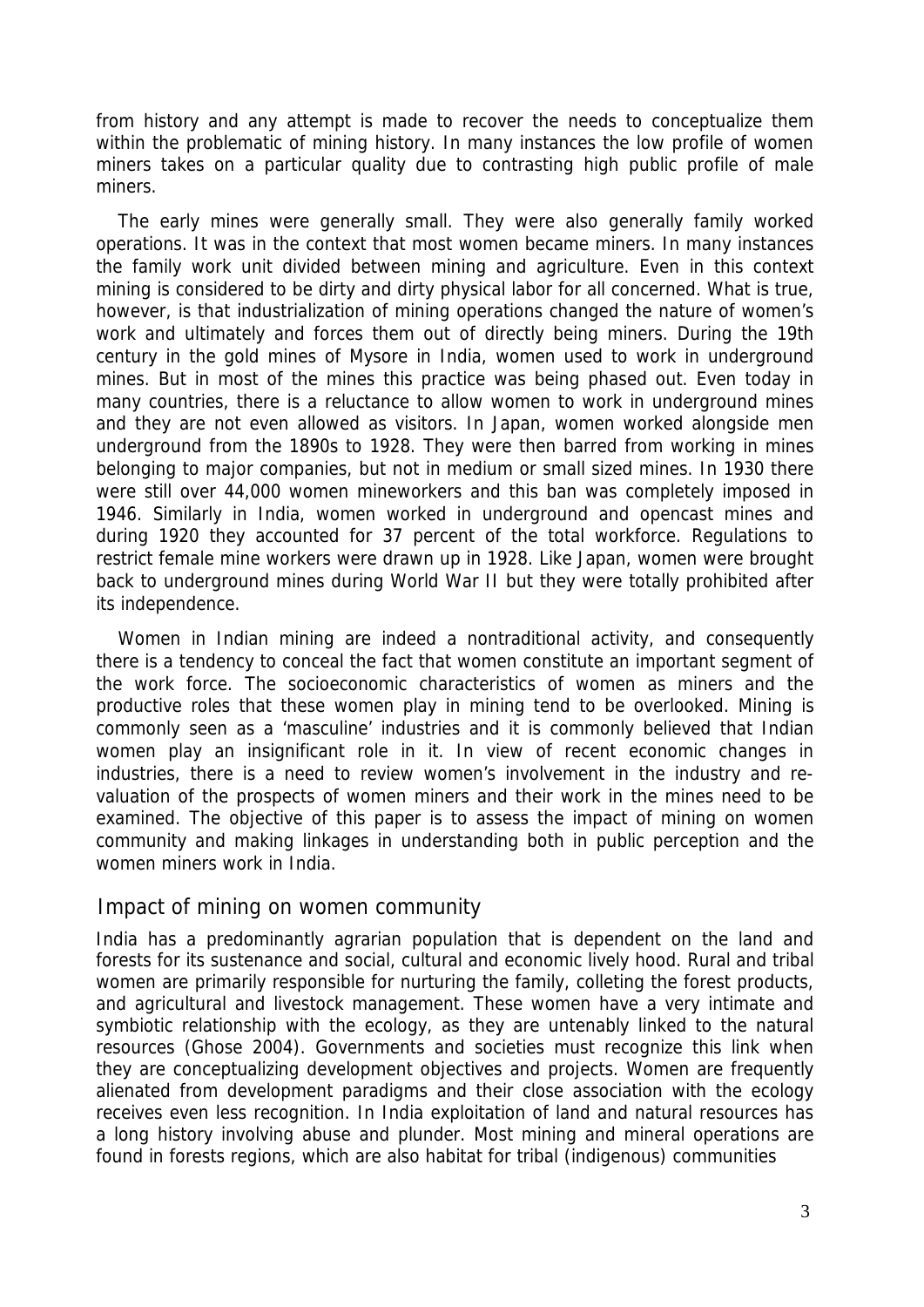Gender based discrimination and exploitation including female infanticide, dowry deaths, unequal wages, high levels of female illiteracy and morbidity, cast-based discrimination and other social evils are wide spread in India. In India it has estimated that about 10 million people have been displaced due to mining projects. 75 per cent of people displaced have not yet been received any form of compensation or rehabilitation (Bhanumati 2002). In India, women have no legal rights over land or natural resources. The Land Acquisition Act is draconian obsolete, providing over-riding powers to the state to encroach onto people's land for any public purpose including mining. To this day, the country does not have any relief and rehabilitation policy as a constitutional safeguard for its people. Local communities are not consulted about the acquisition of their land for projects and women are especially marginalized in the negotiation process. They are the last people to be informed about land acquisitions and their options and objections are rarely taken into account during decision-making. Testimonies from women living in coal mining areas show that displacement and loss of land are the most serious problems affecting their lives and livelihood, economic and social status, and health and security all depend land and forests. Mining has resulted in total destruction of traditional forms of livelihood and women's roles within subsistence communities. Women displaced by mining lose the right to cultivate traditional crops and due to forest destruction, are unable to collect forest produce for sale or consumption. As a result they are forced into menial and marginalized forms of labor and maids, servants, construction laborious or prostitutes—positions that are highly unorganized and socially humiliating.

Abundant medicinal plants are lost due to forest destruction, leaving women without a natural health support system. Often they are too poor to purchase medical services and medicines. Furthermore as the mining companies does not pay for the miners' medical expenses, employed men spend a large proportion of their wages on medicine, falling into a vicious cycle of indebtedness that drags the whole family into bonded labor. Historically, men have been the only recipients of rehabilitation program that provide their cash or employment to communities affected by mining. As a result, women have become completely 'idle' in the economic sphere. Often, when men get employment, women are forced to manage agricultural activities on their own. Displaced tribal communities that are not provided with compensation or rehabilitation, migrate to the bordering states in search of land and forests. They cut down vast stretches of forest for survival and face the harassment of the Forestry Department.

Displaced women are mostly absorbed into the small private or unorganized sector of mining related activities, where women are the first to be retraced, have no work safety measures, are susceptible to serious health hazards, and are exposed to sexual exploitation. The large-scale mines, which are increasingly technology dependent, have no space for women's participation as they are illiterate, lack of technical skills and face cultural prejudice. Whilst large-scale mining has limited space for women's employment, the small-scale sector absorbs women as contact or bonded labor under highly exploitative conditions Women's wages are always less than that of men, safety standards are non existent, paid holidays are not allowed even during pregnancy or childbirth. Unemployed women living in mining communities eke out their livelihood by scavenging on the tailings and waste dumps, often illegally, and suffers from the constant harassment of the company guards, Mafia and the police. They are exposed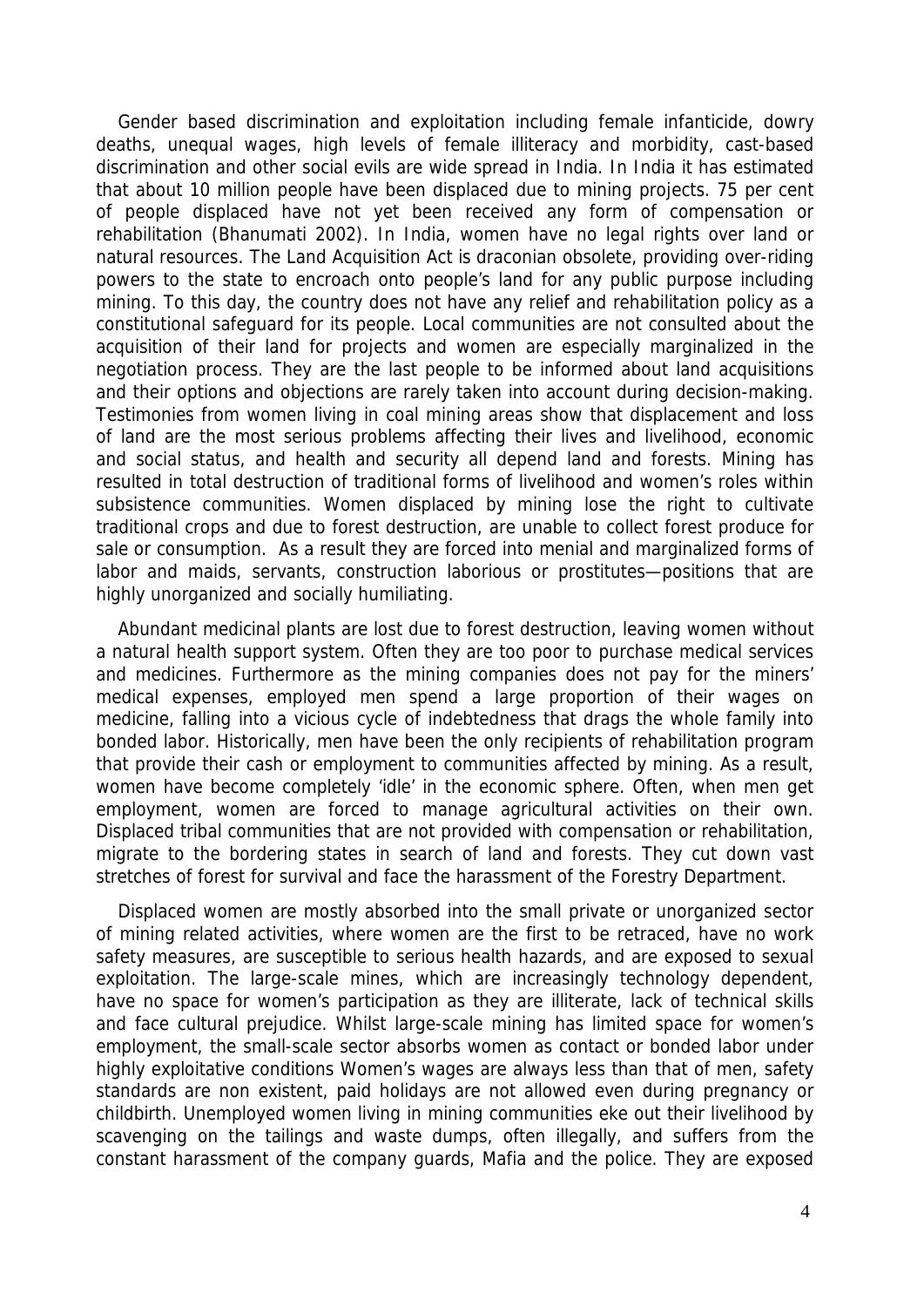to the physical and sexual exploitation of the mine owners, contactors and miners. They are at the mercy of local traders when selling their ores. In addition, women work with toxic, hazardous substances and suffer from several occupational illness including respiratory and reproductive problems, silicosis, tuberculosis, leukemia, and arthritis.

Most women working in mines have to leave their children at home, unattended, for the entire day. If they manage to take their children to mine-site, they expose them to high level of dust and noise pollution. In addition, the children are at risk of falling into the mine pits while playing and are susceptible to accidents from mine blasting. The living conditions of women displaced by mining have serious negative impacts on women. Tribal women's loss of economic status and the increase in non-tribal population in mining communities has resulted in degrading social customs. Social evils like wife beating, alcoholism, indebtedness, physical and sexual harassment, polygamy and desertation have emerged in many places. Human rights violations on female miners or women affected by mining have increased and are actively encouraged by state and corporate powers.

The lives of the women living in the gold mines of Kolar, Karnataka, provide shark evidence of exhaustible 'sustainability' of mining. The government has declared the mine bankrupt and exhausted, and is currently engaged in a legal battle with the union to ensure closure. As the laid-off men remain idle, women are forced out of their homes to eke out a living for their families. Within a span of one year since closure, there have been at least 35 deaths in this town due to stress and trauma. The government and the company have deliberately washed their hands off any responsibility towards the future of miners except offering a small compensation payment. The land is unfit for any use other than mining, women and communities haven left in despair.

Large multinational mining companies have only recently entered the industry and a community has not yet has experience dealing with such macro player. However, these companies have exhibited considerable influence when lobbying for changes in mining policies and legislation in the very short time since their entry into the market. The World Bank funded coalmine in Hazaribagh provides further evidence of mining based injustice and ecological destruction In addition to having use of contaminated water due to coal washeries, women are often harassed and assaulted when collecting wood, working, or when visiting neighboring villages. The women are too afraid of the 'Coal Mafia' to give testimonies of these of such incidents in public hearing or meetings. Although the Inspection Panel of the World Bank has been approached regarding these grievances, women are yet to experience justice.

### Contribution to employment and social perspective

The increasing importance of small-scale mines, particularly in India, has led to increased employment and economic activity. Because little is known of the extent of their activities and their, technical, and environmental implications, there is a need to obtain better information so that the promotion of small-scale mines can proceed in an effective manner. Information on employment, output, capital employed, revenue generated, safety and health is either inadequate or non-existent. In conjunction with their assistance to the sector, a case can be made for implementation by the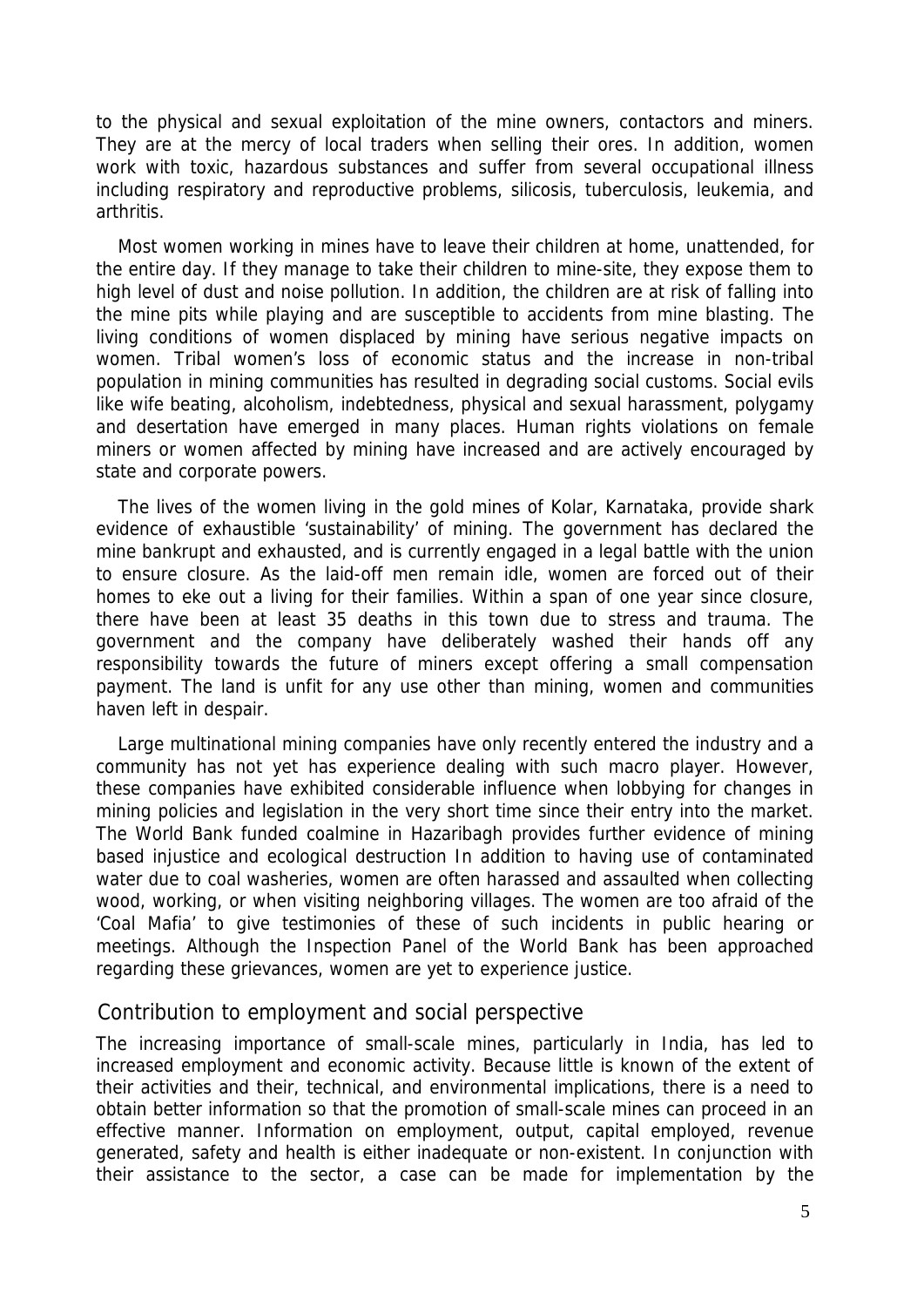Government of a straightforward reporting scheme, which would provide the data, necessary for policy development and subsequent control of the sector, so that smallscale mines can make their best contribution to the economy and welfare of the country.

The employment effects of such activity are considerable, especially in tribal and rural areas. A total workforce of about 500,000 is involved in this activity in India. Despite of some drawbacks, small-scale mining has several benefits. These include the ability to operate in remote areas with little infrastructure, enabling the exploration of otherwise uneconomic resources, and a high degree of flexibility because of low overheads. Small-scale mining may also fit in well with the existing social structure, particularly if seasonal operations are required because of agricultural production in the same area. The ability of small-scale mines to generate employment, income, and entrepreneurial skills in the rural areas can act as restraint on urban migration. In addition, because they are generally locally owned, small-scale mines can provide a larger net gain to the community and to the national economy than do larger foreign owned mine. At the same time small-scale mining can be inefficient, poor working conditions, problems of safety and health and environmental degradation abound (Hickie and Wade 1998). Much small-scale mining activity is carried out illegally and is thus difficult to monitor and control. Because of widespread smuggling, there can be considerable losses to the miners themselves and to the government. In India more than 50 per cent of the total mining labor force can be engaged in small-scale mining. Thus, these operations, which make an essential contribution to economic growth, need to be integrated fully into their respective economics.

In India, some 3000 small-scale mines account for about 5 per cent of fuel mineral production (Ghose 2003b). It has been reported (Chakraborty 2002) that such mines constitute about 90 per cent of the total number of mines (about 8,700) and produce about 42 per cent of the value of total output of non-fuel minerals and minor minerals taken together (Anon 2001a;2001b). The increasing importance of small-scale mines, particularly in India, has led to increased employment and economic activity. Because little is known of the extent of their production and their technical, and environmental implications, there is a need to obtain better information so that the promotion of small-scale mines can proceed in an effective manner. Information on employment; output; capital investment; revenue generated; and safety and health aspects is either inadequate or non-existent. In terms of government assistance to the sector, a case can be made for implementation of a straightforward reporting scheme, which would provide the data necessary for policy development and subsequent control of the sector, so that small-scale mines can make their best contribution to the economy and welfare of the country.

#### Socioeconomic status of small-scale mining areas

Small-scale mining does contribute towards the improvement in the social environment around its locality, provided the sector is given some attention in the interest of the State and the workforce. With regard to industrial status, small-scale mining is still considered an unorganized sector, receiving a step motherly treatment from both local and central government. Located in far-flung areas, isolated, disadvantaged by lack of power and infrastructure small-scale mines have always been considered as small-time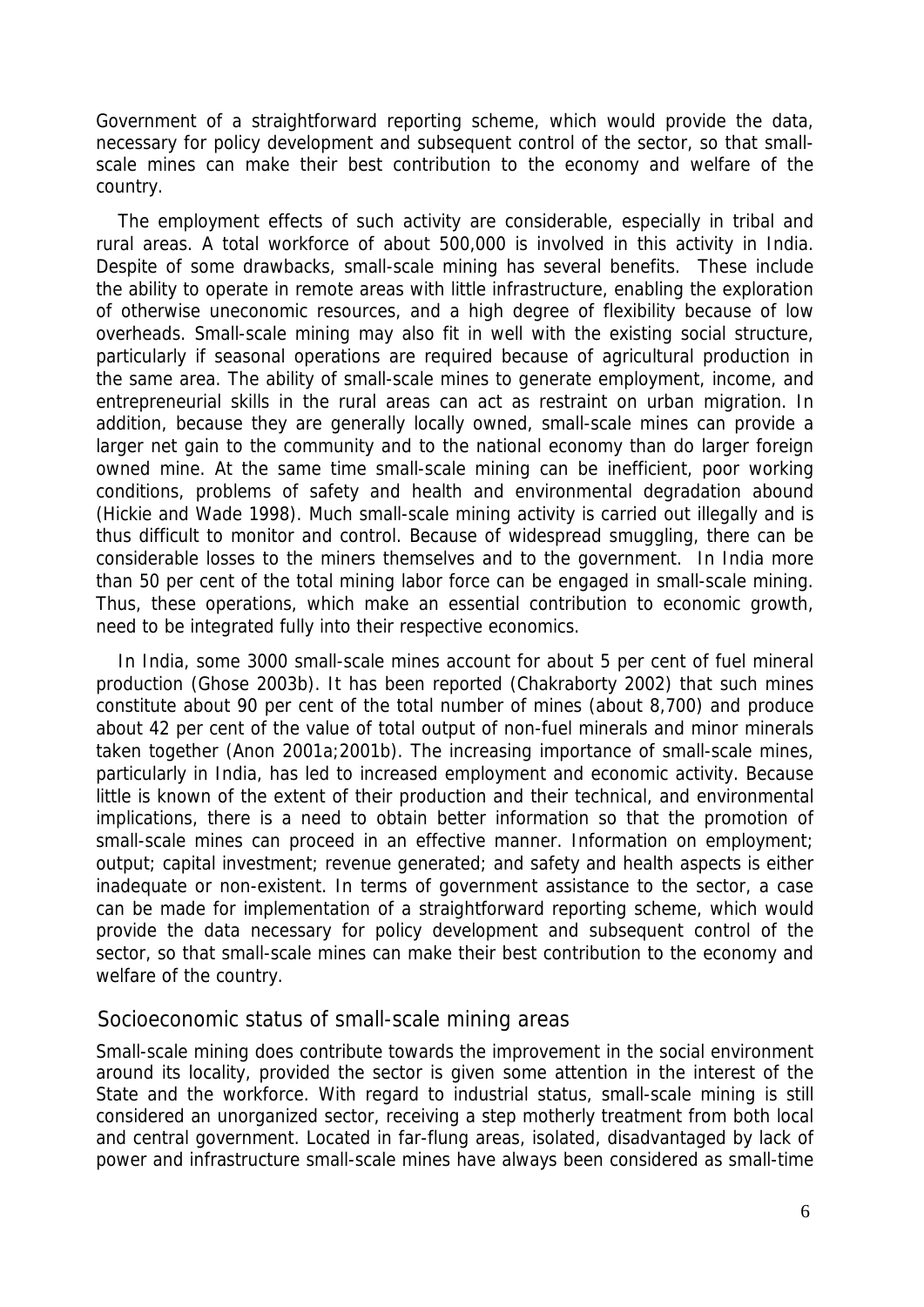investment and never have been considered as a continuous stream of income generation, both during and after mining. In sum, small-scale mining is unfortunately ill supervised, neglected and viewed merely as a quick moneymaking proposition before leapfrogging into a new locale.

It contributes to some extend towards development of rural areas. Small mining operations help to create improved infrastructural facilities, like approach roads energy and water supply in a low scale (Ghose and Kumar 1997). Small mining activities, being situated in economically backward areas, stimulate greater variety in income distribution and create new job positions (Ghose 2003c). Consequently, the social and economic standard of living of the people in place starts rising further. Apparent contribution to government is the taxes and royalties from operators. But a significant contribution is fulfilling the social planning, the objectives of rural income generation, infrastructural development and stoppage of migration of rural labor.

#### Practices in small-scale mining

As compared to underground mining, mechanization in Indian opencast workings, primarily because of more congenial environment, has less complexity in design, configuration and operation and ready availability of indigenous equipment in case of the latter(Rai 1994). In small mines, particularly those producing minerals of less value are not mechanized. Most of the operations are carried out manually by opencast method (Ghose 1990a). Generally, manual means are employed for both breaking and loading of the minerals. In case of very hard rocks, heating the rock and cooling with water subsequently forms cracks, and sometimes explosives are used. Shot holes are drilled either manually using crow boards or mechanically using compressed air operated jack hammers to form a block and chisels are used or to extract the block. The workings are extended downwards, generally without formation of any bench, and when the depth increases, many a times ropes are used to go down to the floor of the quarry or to work on the sides on very small ledges.

Small-scale mining practices are as diverse as the minerals produced. At the low end of the industry, informal micro-scale mining is the extraction of typically high value usually from alluvial liberalizations or outcrops conducted by individuals or families, using purely manual techniques. By contrast, traditional and advanced small-scale mining comprises formal, organized mining activities carried out by small enterprises with limited capacity. . Micro mining is essentially confined to surface occurrences of minerals. . Frequently, the pick, the shovel, and the pan are the only physical assets employed. Production and income are usually erratic and often marginal due to the resulting technical limitations (Ghose 1990b). Unlicensed and unrecorded conduct of business is the rule rather than exception.

Micro mining also has record of inadequate safety, poor social facilities, and environmental neglect. In some areas the activity can be traced by the incidence of malaria and other diseases. As a migrating form of mining it can contribute land degradation and deforestation. The adjacent traditional small-scale mining category represents the registered and licensed non-mechanized or semi-mechanized mines, operated on a regular schedule by organized society members or entrepreneurs with the use of hired labors. Principal constraints faced by this category include lack of professional skills and capital required for the mine planning, pre-production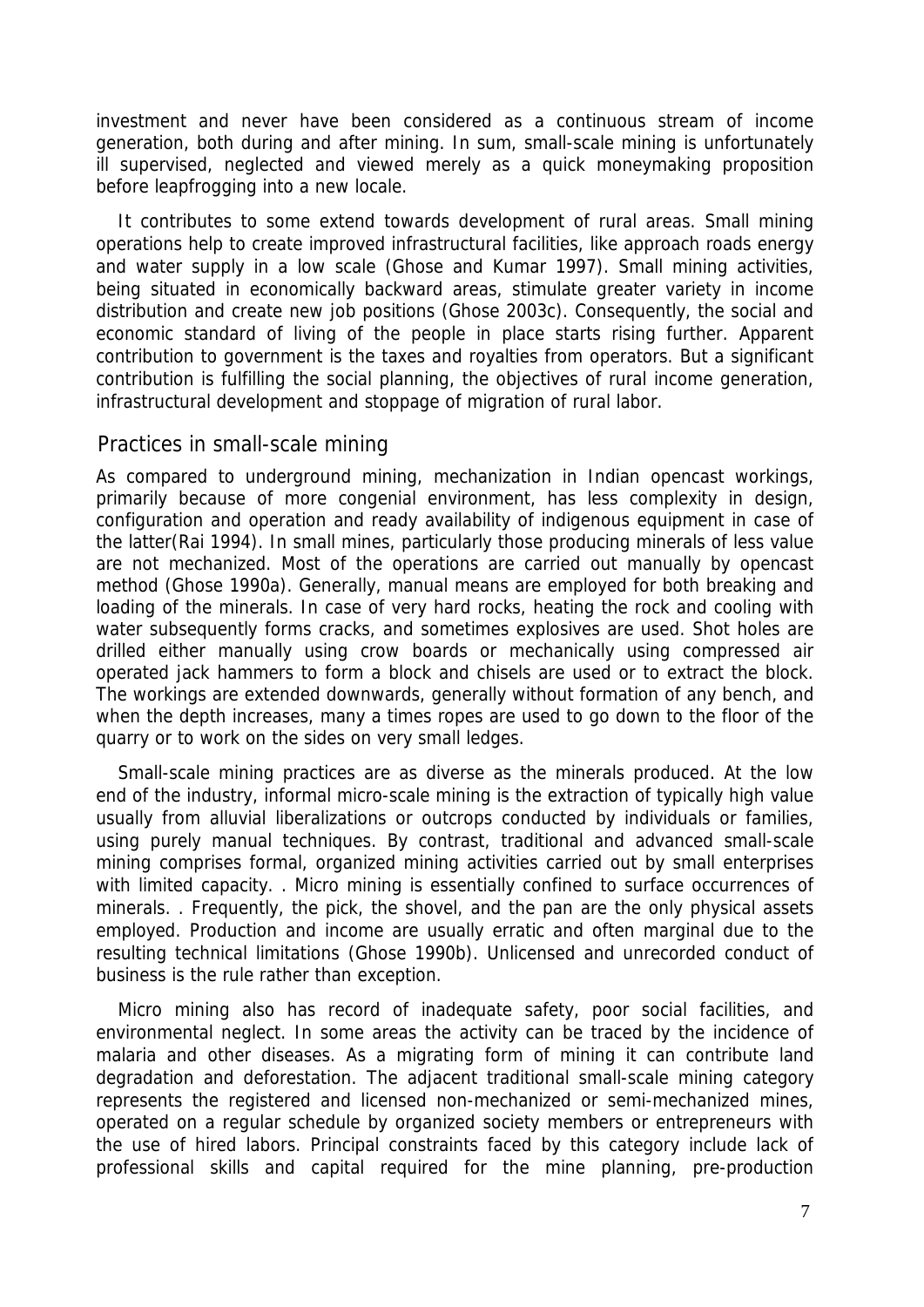development, and mechanization. As a result, operations are usually limited to the shallow parts of deposits mines and productivity is low.

Advanced small-scale mining encompasses the small mineral properties using sophisticated mining and processing techniques based on professional expertise and state-of-the-art engineering design. Mines of this category play an important role in the mining sector, particularly in the field of industrial and construction materials. Operations are frequently privately owned, highly competitive, superior to large mines in terms of financial performance. Market orientation and continuous research and innovation, together with enterprising spirit of the owners and engagement of skilled employees, are the key success factors. Members of this category provide the most valuable evidence of ways and means for successful small-scale mining. Necessarily, the classification of practices discussed is a simplification of realities and it is obvious that numerous mines exist in the transitional areas are between the categories. The number of mines using or on the way to introducing advanced mining techniques is growing steadily. While these operations are largely competitive without out side assistance, both micro-mining and traditional small-scale mining will require supportive policies and programs to improve working conditions and performance.

## Indian policy on small-scale mining

The small-scale mining sector in India does not have an appropriate place in policy statements. India has, however, a very special place for small-scale industries, but no corresponding place for small-scale mining (Anon 2000). Also, small-scale mining is not considered an industry for examining any benefit from the long least meant for SSI. In a way, it is a neglected sector in the Indian economy. This apparent neglect has led to the sector being developed in a haphazard manner so far, without guidance and support. But during the last 10 years or so, the small-scale mining sector has also, to some extent, been caught up indirectly in the vortex of globalization of India's economy. The better organized small-scale mines, in the upper range of production, in order to survive in the emerging competitive market, have been investing more and trying to adopt some advanced technology, involving methods to increase productivity and improve quality (Ghose 2003d).

Although mineral wealth rests with the state government, the subject of regulation of mines and mineral development is covered by the constitution of India. By virtue of this, the Parliament has exclusive powers to make rules with respect to regulation of mines and mineral development, while rule-making powers in respect of minor minerals has been delegated to the state governments, under section 15 F of the mines and minerals regulation and development act of 1957. Thus, states have framed different rules under this provision. Mineral rights are granted in three ways: through leases, quarry licenses and permits.

The industrial policy resolutions of 1948 and 1956 recognized the important role of small-scale mining in the Indian economy. A significant aspect of this resolution was that it did not place any hindrance on the operation of small mines by privately owned enterprises, even for minerals envisaged under large-scale operations through the public sector. The problem of small-scale mining has since been taken into consideration in the recently declared national mineral policy. In paragraph 7.12 of the document, it is stated that small-scale mining with modest demand on capital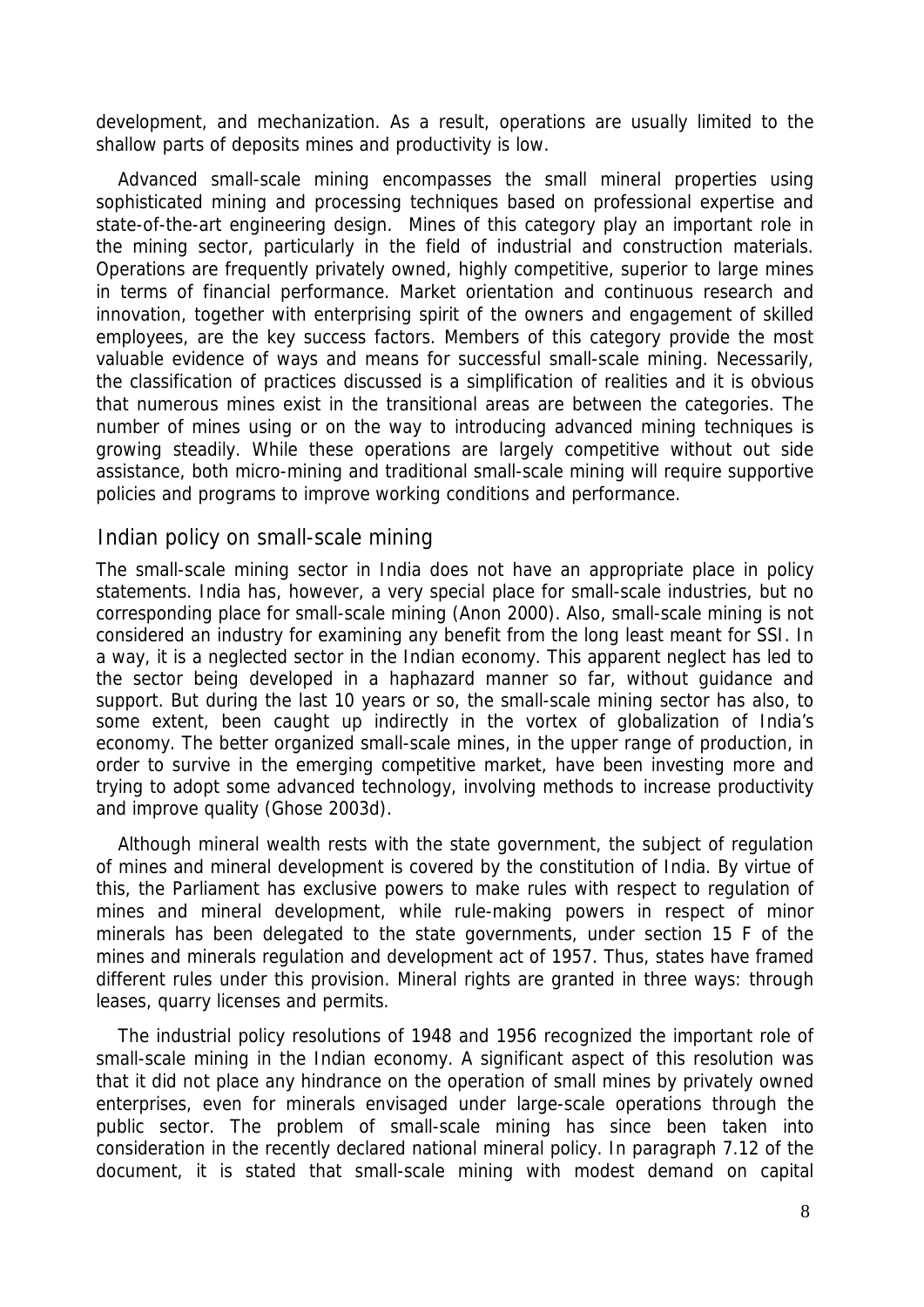expenditure and short lead time provides employment opportunities for the local population. Efforts will be made to promote small-scale mining of small deposits in a scientific and efficient manner while safeguarding vital environmental and ecological imperatives. It further states that preference should be given to scheduled tribes for mineral concessions for small deposits in scheduled areas. As regards size of operation, paragraph 7.2 of the mineral policy emphasizes conservation and development of scientific methods and states that tenure, size, shape, disposition with reference to geological boundaries, and other conditions should be such as to favorably predispose the lease areas to systematic and complete extraction of minerals. The issue of environmental management is being adequately addressed (Ghose 1997; 2001).

For a major group of small mines, producing minor minerals like building stones and sands, special provision has been made in the Mineral Conservation and Development Rules (MCDR) to relax the statutory qualifications. The recently amended MCDR provides for systematic planning of this type of deposit through a mine plan, and leaves the implementation to those with lesser qualifications. In the mines act, mines which do not go below the superjacent ground, opencast workings not extending more than 6m below the ground and where explosives are not used, and mines that do not employ more than 20 persons day are not considered under the purview of the act (Anon 1991). While India's mineral policy clearly advocates leasing to local tribal people, it is an accepted fact that statutory provisions are generally phrased in complicated language, and require a good understanding of the implications of law on the part of the mine operator. Most of the members of scheduled tribes, for whose benefit the mineral policy has been designed, do not have the legal background required to be able to follow these provisions. All provisions of the mining law are not applicable in every case, depending on the location and extent of the deposit. Qualified mining and legal experts can prepare a systematic mining plan encompassing conservation, development, environment, and safety aspects. Local people, through representatives experienced in mining, can implement the annual action plan. Relaxation of legal provisions can be sought and granted by the statutory authority under the existing provisions of MCDR and MMR, but what is needed is a government agency to help local applicants get a lease through a single-window system. The government of Gujarat has taken steps in this direction through the Department of Industry after setting up an Industrial Extension Bureau.

The International Labor Organization (ILO 1990) in a triplicate meeting the question of small-scale mines was actively discussed by the participants from 22 countries, including India. The meeting concluded that good safety and health measures should not be neglected in this type of mines. To that end, public authorities should promote the training of mine inspectors with the task, among others, of providing the employers and workers concerned with information and advice in order that the regulations on working and living conditions in the mines may be best observed. Jobs that are created in small-scale mines should confirm to national and international labor standards and be subject to inspective. Small-scale mines should be made to adhere to the relevant standards. Because they are invariably labor intensive, it is important that they should be included in statistical surveys and be subjected to on going monitoring. District the action Government of India has taken to develop small-scale mines and to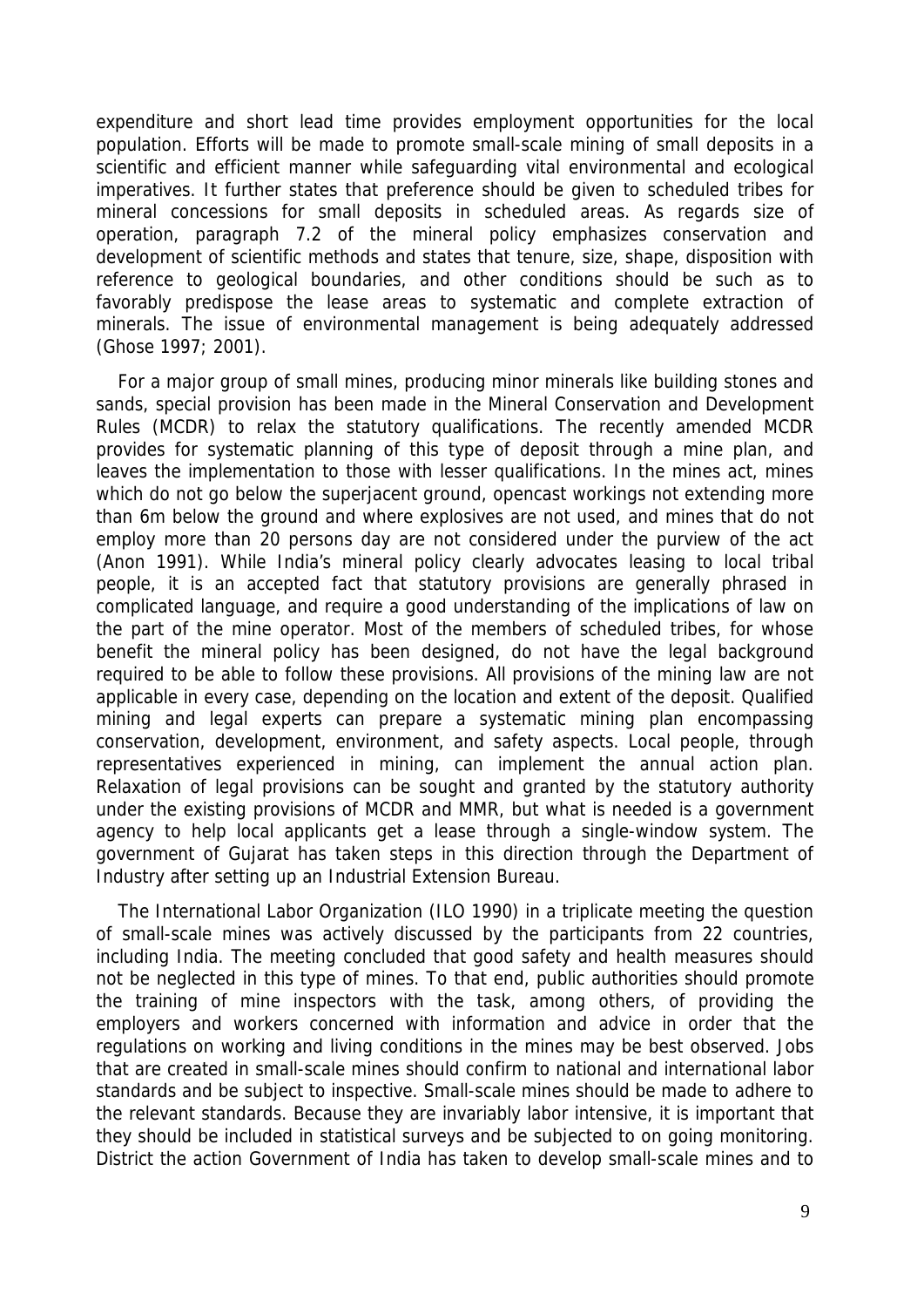improve their profitability; price fluctuations and unstable markets have major causes of income and employment problems in the sector. The ILO is already involved in technical cooperation in India to improve safety and health of in mines. Training program for mine inspectors, operators, and rescue teams and mine owners are under way. In several cases the projects are oriented to small-scale mines. Experienced mine personnel are serving as Chief techniques advisers in the projects. In addition, the ILO has prepared and published several codes of practice that are relevant to the mining industry, including small-scale mines.

Thus it is obvious that irrespective of location, size and type of the mine, there is much scope of application of science and technology for techno-economic improvement of Indian small-scale mining sector to be more self-reliant, economically viable, and sustainable. There is a wrong notion that application of any technology is always a capital-intensive affair (Rathore et al 2000). On the contrary, a technology is said to be successful only when it suits to a given condition and yields positive economic result. In Indian socio-economic perspective it would be irrational to think of high-tech capital intensive small mining ventures like those in advanced countries, e.g. Ankele opencast dolomite mine in Finland, a highly mechanised mine with automation, produced 82,408 tonnes of mineral in 1989, with only two miners working for 3763 hours in the year (Matikainen and Pukkila 1990). But it would be irrational to plan such mines for Indian system.

Obviously, Indian small mines should basically be a labour-intensive industry, to make use of the huge manpower readily and economically available in the country. Moreover, deployment of larger manpower reduces the capital requirement of any project. In turn, it would promote the regional socio-economic development. At the same time, to optimise the economic benefit of any small-scale mining venture within its given limits of infrastructural facilities and resources, necessary operational support should be provided by appropriate technology. The word appropriate means set apart for a purpose; peculiar; suitable. By appropriate technology we do not identify any particular level of technology. It may be conventional, even primitive, or sophisticated and ultramodern. The only condition of any technology to be appropriate for any given system is its fitfulness to the system and purpose under condition.

While application of conventional and indigenous, but costly machineries may not be appropriate for many Indian small mines, use of sophisticated computer based mine design techniques may be safe, scientific and economic, thus appropriate as well, for planning of those mines by external mine design agencies. For overall improvement of Indian small-scale mining sector, it is very much essential to adopt this philosophy at all levels. It is evident that small-scale mining has much in common with industries such as construction and agriculture. Many of these processes are rather simple and direct, involving earthmoving, breaking and sorting of materials, drainage, water and power supply, and transportation of bulk materials over short distances. So far as gaps in equipment availability are concerned larger and more sophisticated units have presently replaced much of the rather simple equipment, which was used in the past. But, slightly upgraded versions of this early equipment can be of much use in smallscale mining sector even today.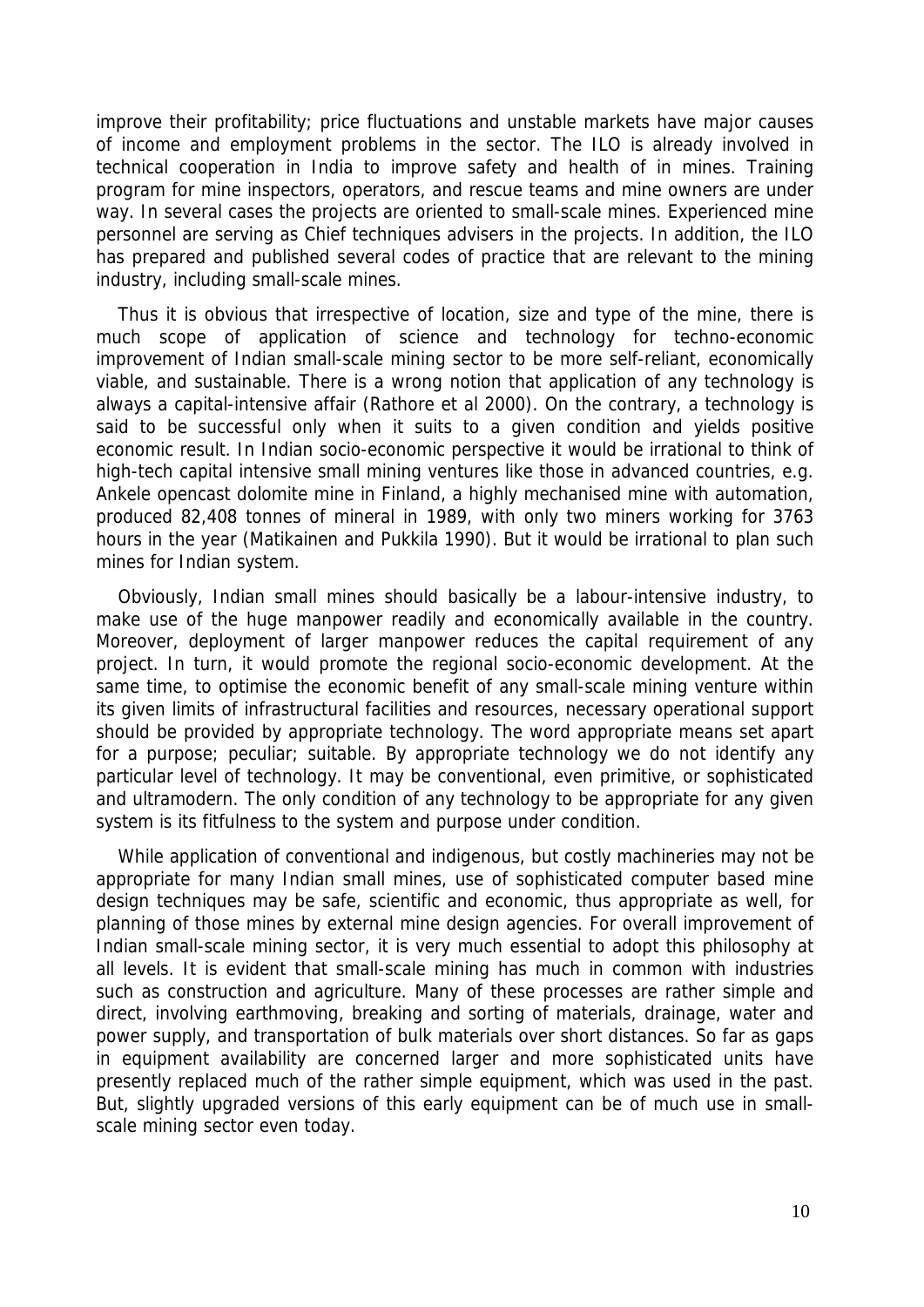## Conclusion

India will be required to strive to attain increased production of minerals. Small-scale mining provides a wealth of socio-economic benefits to rural inhabitants, generates employment, income, fits in well with existing infrastructure, and can to restrain migration to urban areas. It also makes a significant contribution to development objectives; however there is no nationally accepted criterion for this. Nevertheless, the sector is still considered an unorganized sector and it does not figure prominently in Government policy statements. The socioeconomic significance of small-scale mining operations is often overlooked, and there is a need to protect its economic and social benefits foe development. This paper acknowledges the widespread negative impacts of mining on women to participate in the community programs created by the mining companies. However, for women from the communities in India, a few bags of seeds, a few packets of medicine, a training program on micro-credit or an awareness program on health, are no compensation for what they have lost due to mining or what future mining has to offer to them.

In order to be prosperous and safe, small-scale mining needs to be raised from its condition as an unorganized unsupervised industry to one that is modernized, monitored, organized, and supported so that specific goals can be set and met. In recognition of the need for state support for small-scale mining, government is implementing programs to foster it. These are also making small-scale mining more attractive to private sector involvement. Reasons for promoting small-scale mines include: the creation job opportunities in rural areas for unskilled labor in mining; diversity is dependence or imports of basic commodities successful artisanal mining will also encourage locals to participate more fully in private sector activities. Making smallscale mines, thereby making them better recognized and accountable for their labor practices and safety conditions will help to secure improvements in the lives of rural people.

# Acknowledgement

The author is thankful to Ministry of Environment and Forests, Govt. of India, for supporting grants for infrastructural facilities at Centre of Mining Environment, Indian School of mines, Dhanbad and for providing financial support for the work.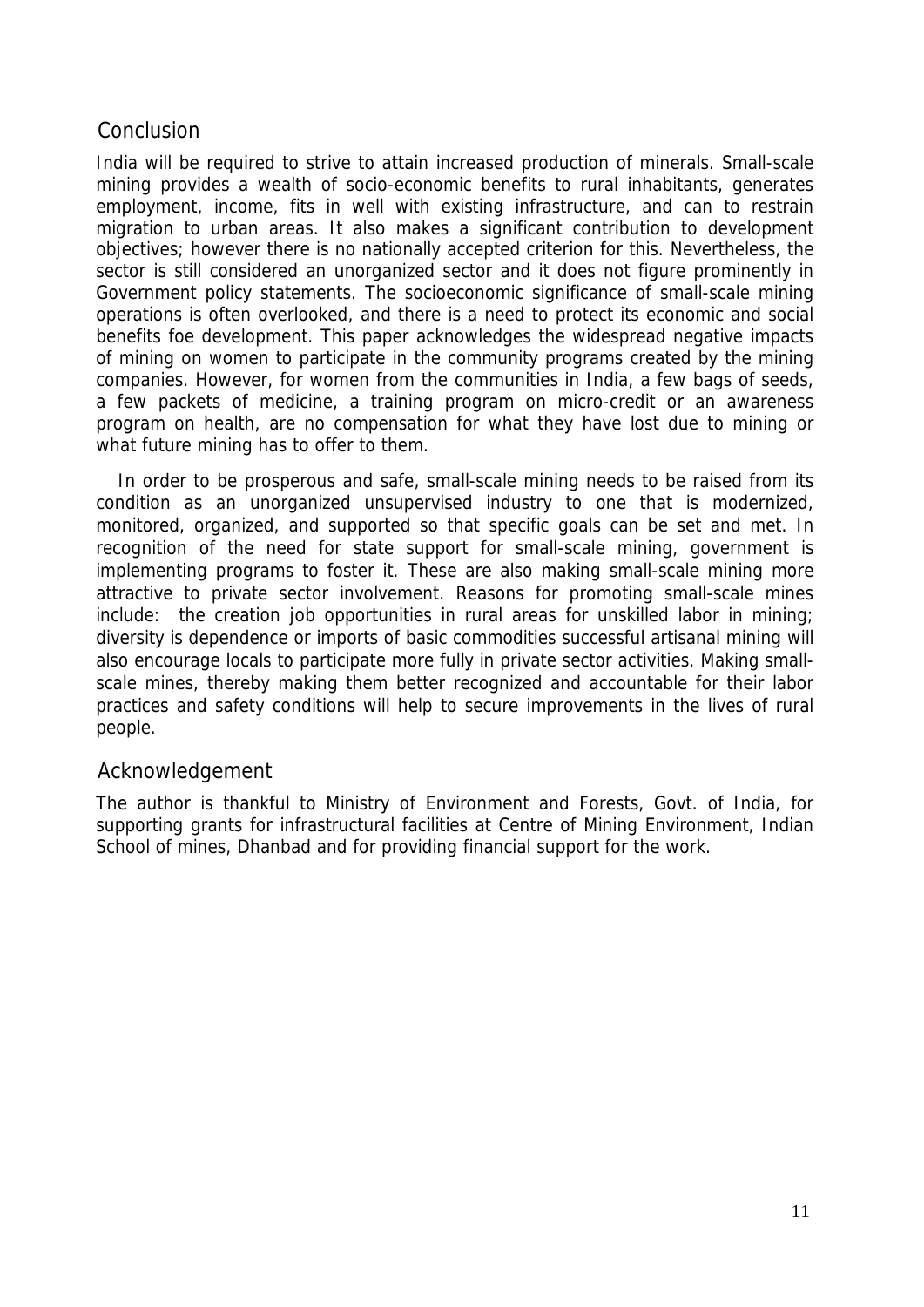#### References

Anon (1991) The Mines Act 1952, Gyan-Khan Prokashan Dhanbad, pp. 1-108

- ———, (2000) *Indian Minerals Yearbook*, MGMI Publication, Calcutta, India
- ———, (2001a) Statistical Profile of Minerals, Indian Bureau of Mines, Nagpur, India.
- ———, (2001b) Statistics of Mines in India, 1 (coal), Directorate General of Mines Safety, Dhanbad.
- Argall, G.O.Jr. (1978) 'Future of small-scale mining important for the future.' Conference UNITAR New York: USA.
- Bhanumati, K.(2002), The status of women affected by mining in India, Tunnel Vision: Women, Mining and Communities, Australia, pp20-25
- Chakrabarty, Dipesh, Rethinking Working –class History: Bengal 1890-1940, New Jersey, pp219-230.
- Chakraborty, M.K. (2002) Issues and problems of Indian small-scale mines, National Seminar on Policies, Statutes & Legislation, January, CMRI, Dhanbad, India
- Ghose, A.K., (1986) Mineral development in LDCs-constraints and challenges. In: Strategies for Exploitation of Mineral Resources in Developing Countries. Ghose, A.K. (Ed) Oxford & IBH Publishing Co. New Delhi, pp. 49-58.
- ———, (1990a) Minerals, metals and developing countries-a forward look, *Proc. 14<sup>th</sup>* Congress of CMMI, Edinburgh, Institution of Mining & Metallurgy , London, pp. 249-255.

---, (1990b) Technology trends and policies for solid energy materials in developing countries by 2001, Proc.  $14<sup>th</sup>$  World Mining Congress, Beijing, Weitang, F.(Ed.) Pergamon Press, pp66-76.

- Ghose M.K. (1997) 'Environmental management for disposal of spoils and tailings from the mines.' *Environment and Ecology*, 15(1): 206-210
- ———, (2001) Management of topsoil for geo-environmental reclamation of coal mining areas, *Environmental Geology*, 40(11/12): 1405-1410.
- ———, (2002) Environmental management in small-scale mining in Indian context, TERI Information Digest and Energy Management, 1(4):629–36
- ———, (2003a)Promoting cleaner production in the Indian small-scale mining Industry, Jr. Cleaner Production ,11: 159-165..
- ———, (2003b) Indian small-scale mining with special emphasis on environmental management, Jr. Cleaner Production, 11: 167-174.
- ———, (2003c)Environmental impacts of Indian small-scale mining industry- an overview, Minerals and Energy, 18: 24-33
- ———, (2003d) A perspective of small-scale mining in India, In: The Socio-economic Aspects of Artisanal and Small scale Mining, Gavin M.Hilson (Ed.), A. Balkema Publishers, Netherlands pp449-457
- ———, (2004) Impact of mining on female community: a perspective of female mines in the Indian context, Minerals and Energy, **4**,pp16-24